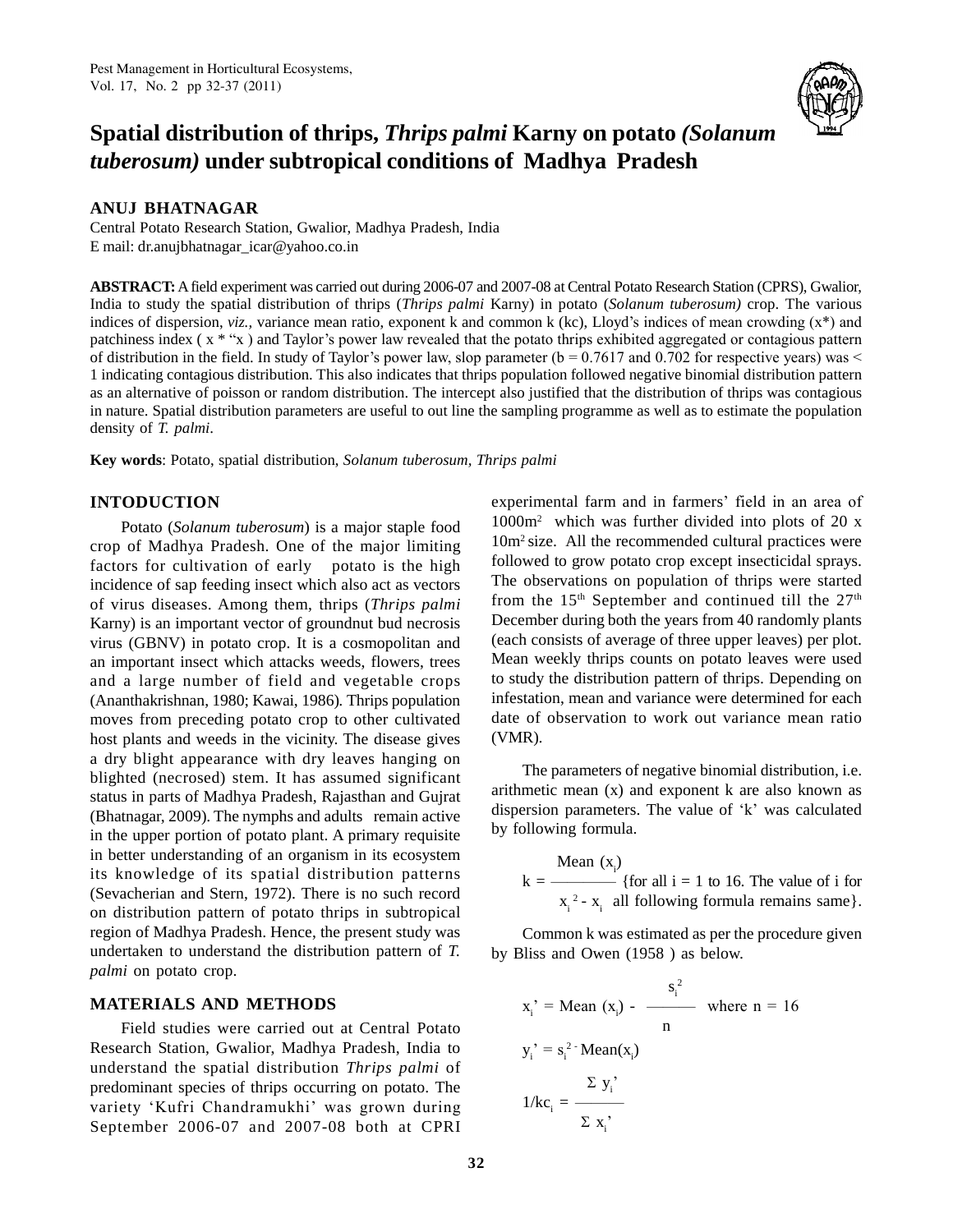Lloyd's indices of mean crowding was calculated as follows.

allows.  

$$
x_i^* = \text{Mean}(x_i) + \frac{\text{Mean}(x_i)}{k_i}
$$

The ratio of mean crowding to mean called  $(x<sub>i</sub><sup>*</sup>/<sub>1</sub>)$ mean  $(x_i)$ ) patchiness. Patchiness index was calculated by following formula.

 $x^*$  $Patchiness$   $index = -$ Mean  $(x_i)$ 

Mean colony size was calculated as

 $C_i^* = x_i^* + 1$ 

The Index of clumping of David and Moore (1954)

was also calculated bythe following formula;  

$$
I_{DMi} = \frac{s_i^2}{Mean (x_i)} - 1
$$

If the mean and variance of a series of samples are plotted, they tend to increase together. This relationship has been shown by Taylor (1965; 1971) to obey a power law. It holds in a continuous series of distribution from regular through random to highly aggregated and is expressed by the empirical relationship between variance and mean was as.

$$
s_i^2 = a + \text{mean } (x_i)^b
$$

Where,  $a'$  is a sampling factor and  $b'$  is aggregation parameter. The regression of  $\log_{10} s_i^2$  on  $\log_{10} x_i$  was of Where, 'a' is a sampling factor and 'b' is aggregation<br>parameter. The regression of  $\log_{10} s_i^2$  on  $\log_{10} x_i$  was of<br>carried out to estimate the parameters of Taylor's power law.

## **RESULTS AND DISCUSSION**

The various indices of dispersion to find out the  $\vec{z}$  DHD distribution pattern of thrips, *T. palmi* are presented in Tables 1 and 2. There were 1.45 to 22.85 thrips/leaf during the year 2006-07 and during the year 2007-08  $0.20$ <br>nonviction renced from 1.42 to 21.00 thring loof. Highest  $0.80$ population ranged from 1.43 to 21.90 thrips/leaf. Highest number of thrips was recorded during the fourth week of September in both the years.

#### **Variance-mean ratio (VMR)**

Higher variance value than corresponding mean was observed on all the dates of observation. It ranged form<br>1.48 to 59.25 and 1.63 to 58.65 during the years 2006-1.48 to 59.25 and 1.63 to 58.65 during the years 2006- 07 and 2007-08 respectively. This showed the ominance of variance over respective mean at each date of observation. Higher variance value over mean indicated that there was contagious or aggregate distribution of thrips on potato crops. Variance mean ratio (VMR) is also an effective parameter which indicates nature and distribution pattern of insects in space and time. If the

value of VMR is 1, there will be a poisson distribution while more than one and less than one indicates negative binomial distribution and regular respectively. The values of VMR for all the dates of observation during both the years of study were more than one which also proved that the thrips population was aggregated and followed the negative binomial distribution in potato crop.

#### **Exponent k and common k (1/kc)**

The parameter k is a valid measure of aggregation of population. The value of k can range from 0 (when aggregation is extreme) to infinity, which indicates a purely random distribution of counts of population. Any large value of k indicates an approach toward randomness and it also indicates the relative degree of aggregation for the condition involved. Data presented in Tables 1 and 2 indicate that the distribution of thrips was aggregate in nature with indication that populations were approaching toward random distribution. The value of k is often affected by the size of the sampling unit. However, sometimes the lower k values for low population reflect an initial aggregative tendency. The aggregative effect may be due to the initial non-random deposition of egg masses. Graphical test of the homogeneity of the samples is obtained by plotting  $1/kc_i$  against mean  $(x_i)$  for each group of samples. If there is neither trend nor clustering, we may regard the fitting of common k as justified but if a trend of cluster occurs it is doubtful that common k is justified. Plotting  $k$  against mean  $(x)$  for each group of samples Fig. 1 (a  $\&$  b) indicates that there was neither



**Fig. 1 : Relationship of 1/k to the mean of thrips population of the years 2006-07 (a) and 2007-08 (b)**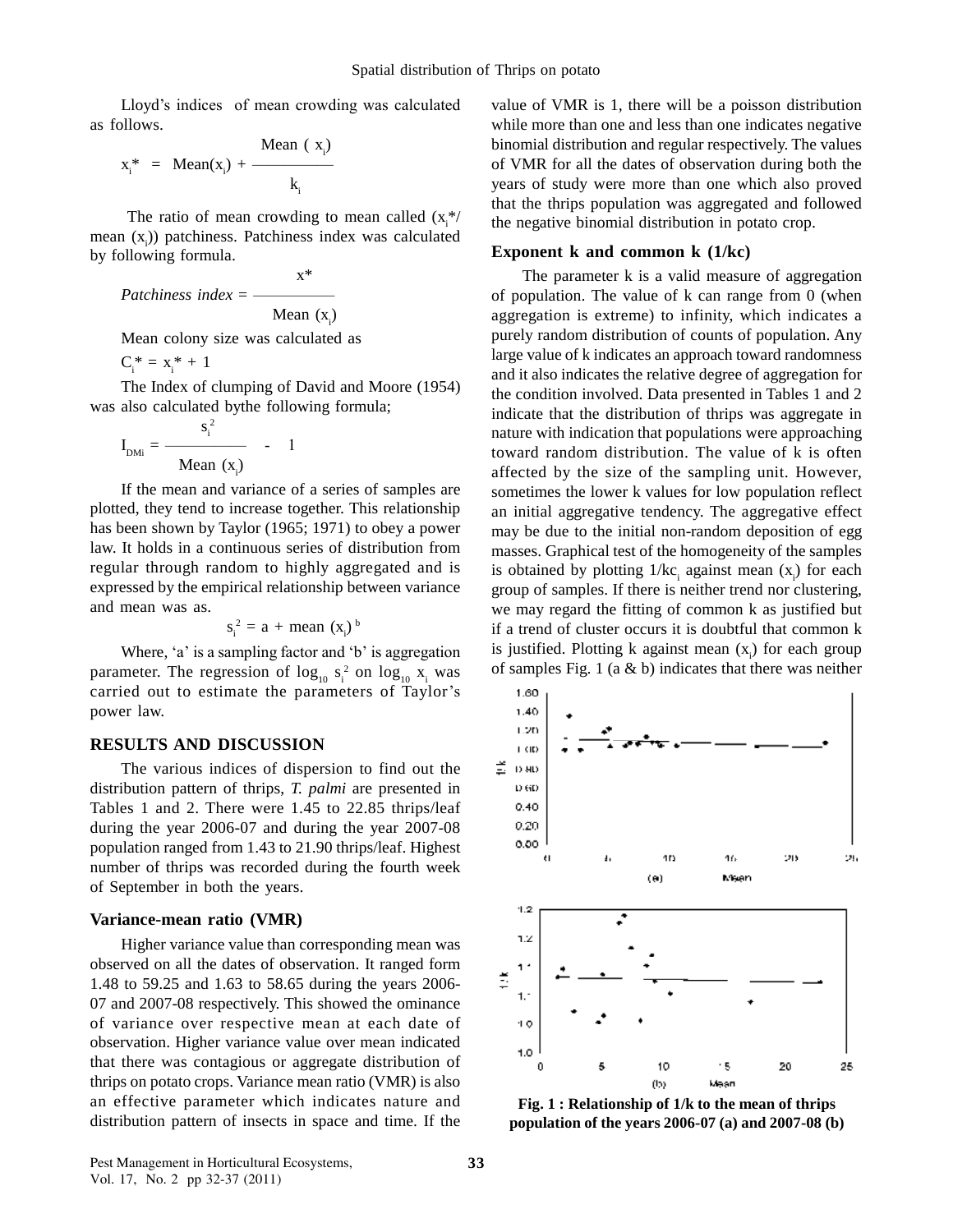| Variance<br>(thrips/<br>Mean<br>leaf) | VNIR   | k-value | crowding<br>Mean | Patch<br>index | $size(\mathbb{C}^*)$<br>colony<br>Mean | Š      | Ŷ,            | ψ,                       | $\Gamma_{\rm H}$ |
|---------------------------------------|--------|---------|------------------|----------------|----------------------------------------|--------|---------------|--------------------------|------------------|
| 8.5071<br>6.43                        | 1.3241 | 0.9567  | 13.14'0          | 2,0453         | 14.1410                                | 0.4540 | 39.4714       | 65.9449                  | 0.3241           |
| 59.2590<br>22.85                      | 2.5934 | 0.9373  | 47.2286          | 2.0669         | 48.2286                                | 0.3369 | 434.3318      | 3488.7760                | 1,5934           |
| 26.0455<br>17.18                      | 1.5165 | 0.9729  | 04.8286          | 2.0279         | 35.8286                                | 0.2971 | 278.0214      | 661.1937                 | 0.5165           |
| 16.0455<br>10.58                      | 1.5173 | 0.9566  | 21.6294          | 2.0453         | 22.6294                                | 0.3788 | 105.3942      | 246.8835                 | 0.5173           |
| 15.7835<br>9.08                       | 1,7370 | 0.9290  | 18,8436          | 2.0764         | 19.8436                                | 0.4375 | 78,1435       | 239.4117                 | 0.7370           |
| 13.4128<br>9.35                       | 1,4345 | 0.9591  | 19.0987          | 2.0426         | 20.0987                                | 0.3917 | 82.9249       | 170.5538                 | 0.4345           |
| 10.8615<br>7,40                       | 1,4678 | 0.9450  | 15.23'           | 2,0583         | 16.2311                                | 0.4454 | 51.8107       | 110.5730                 | 0.4678           |
| 10.3692<br>0.80                       | 1.5249 | 0.9332  | 14.0868          | 2.0716         | 15,0808                                | 0.4735 | 43.5520       | 100.7209                 | 0.5249           |
| 6.1821<br>5.15                        | 1,2004 | 0 9680  | 10.4704          | 2.0331         | 11.4704                                | 0.4828 | 25.5671       | 33.0678                  | 0.2004           |
| 17.5327<br>8.18                       | 2.1447 | 0.8623  | $17.44 - 1$      | 2,1335         | 18.4411                                | 0.5122 | 59.1457       | 289.2203                 | 1.1447           |
| 14.8437<br>8.65                       | 1.7168 | 0.9277  | 17.9737          | 2.0779         | 18.9737                                | 0.4455 | B9.3104       | 211.8344                 | 0.7166           |
| 9.1667<br>4.75                        | 1,9298 | 0.8435  | $10.38^{\circ}$  | 2.1856         | 11.3816                                | 0.6374 | 20,4618       | 79.2778                  | 0.9298           |
| 2.8077<br>2.75                        | 1.0210 | 1,0017  | 5.4955           | 1,9983         | 6.4955                                 | 0.6093 | 7,3654        | 5,1331                   | 0.0210           |
| 10.9942<br>5.08                       | 2.1084 | 08202   | 11.2622          | 2.2192         | 12.2622                                | 0.6594 | 22.7338       | 115.7981                 | 1.1664           |
| 2.0455<br>1,83                        | 1.1208 | 07401   | 4,2908           | 2.3511         | 5,2908                                 | 0.7887 | 3,2260        | 2,3591                   | 0.1208           |
| $1.48 - 6$<br>1.45                    | 1,0239 | 1.0012  | 2.8983           | 1.9988         | 3,8983                                 | 0.8403 | 2.0474        | 0.7541                   | 0.0239           |
|                                       |        |         |                  |                |                                        |        | (x, 1221.5074 | 3<br>5831.502<br>3<br>ŷ. |                  |
|                                       |        |         |                  |                |                                        |        | lake=         | 44178                    |                  |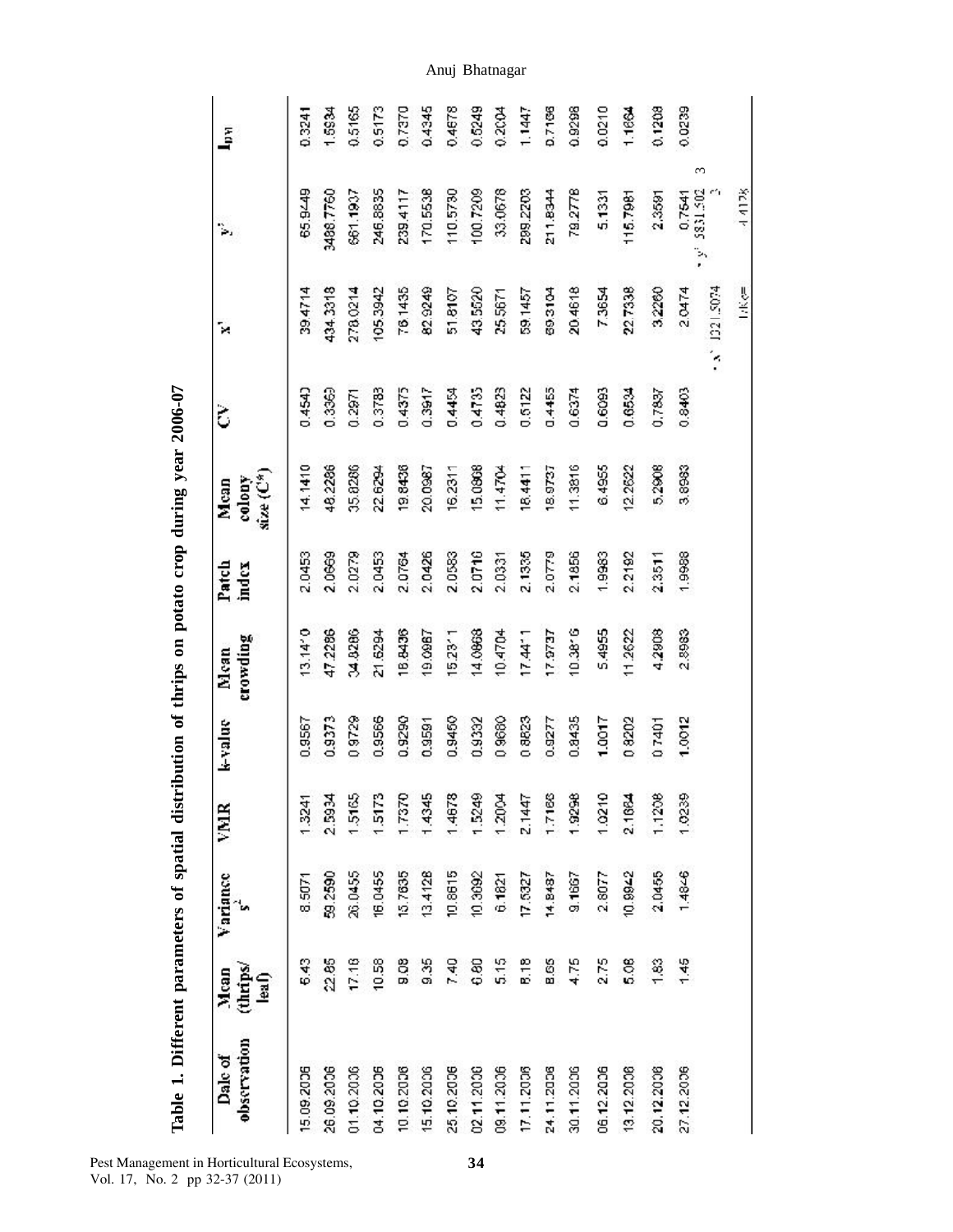| Table 2. Different parameters of spatial distribution of thrips on potato crop during year 2007-08 |                           |          |        |         |                  |                |                               |        |                   |             |              |
|----------------------------------------------------------------------------------------------------|---------------------------|----------|--------|---------|------------------|----------------|-------------------------------|--------|-------------------|-------------|--------------|
| observation<br>Dalc of                                                                             | (thrips/<br>Mean<br>leaf) | Variance | VMR    | k-value | crowding<br>Mean | Patch<br>index | $size(C^*)$<br>colony<br>Mont | Š      | Ñ                 | ۵,          | <b>Light</b> |
| 15.09.2007                                                                                         | 8.10                      | 20.1949  | 2.4932 | 0.8499  | 131410           | 2.1766         | 18,6309                       | 0.5548 | 55.4142           | 399.7328    | 1,4932       |
| 26.09.2007                                                                                         | 21.90                     | 58.6564  | 2.6784 | 0.9315  | 472286           | 2.0736         | 464114                        | 0.3497 | 393.5956          | 3418.6745   | 1.6784       |
| 01.10.2007                                                                                         | 20.13                     | 36,9840  | 1.8377 | 0.9621  | 34 8286          | 2.0393         | 42.0418                       | 0.3022 | 370,8203          | 1347.5894   | 0.8377       |
| 04.10.2007                                                                                         | 10.73                     | 17.3840  | 1,6209 | 0.9487  | 21 6294          | 2.0541         | 23.0304                       | 0.3888 | 107.4706          | 291.4776    | 0.6209       |
| 10.10.2007                                                                                         | 7.08                      | 13.4558  | 1,9019 | 0.8923  | 188436           | 2.1208         | 16,0043                       | 0.5185 | 45.5292           | 173,9827    | 0.9019       |
| 15.10.2007                                                                                         | 7.70                      | 12.4718  | 1,6197 | 0.9300  | 190987           | 2.0752         | 16.9792                       | 0.4586 | 55.4014           | 147.6457    | 0.6187       |
| 25.10.2007                                                                                         | 5.83                      | 10.6096  | 1.8214 | 0.8825  | 152311           | 2.1332         | 13.4259                       | 0.5592 | 31.1165           | 106.7389    | 0.8214       |
| 02.11.2007                                                                                         | 4.13                      | 7.5481   | 1.8298 | 0.8403  | 140868           | 2.1901         | 10.0341                       | 0.6660 | 15,5913           | 52.8485     | 0.8298       |
| 09.11.2007                                                                                         | 3.20                      | 3.4462   | 1.0769 | 0.9046  | 104704           | 2.0156         | 7.4500                        | 0.580  | 15166             | 8.6760      | 0.0769       |
| 17.11.2007                                                                                         | 7.60                      | 8.1436   | 1.0715 | 0.9941  | 174411           | 2.0059         | 16.2447                       | 0.3755 | 56,1020           | 58.7181     | 0.0715       |
| 24.11.2007                                                                                         | 9.60                      | 16,6051  | 1,9308 | 0.90069 | 179737           | 2.1026         | 19.0826                       | 0.4738 | 67.0667           | 257,1303    | 0.9308       |
| 30.11.2007                                                                                         | 4.43                      | 4,6096   | 1.0417 | 0.9985  | 103816           | 2.0035         | 9.8657                        | 0.4852 | <b>HSPO 61</b>    | 16.8236     | 0.0417       |
| 06.12.2007                                                                                         | 2.93                      | 3,1994   | 1,0938 | 0.9778  | 54955            | 2.0227         | 6,9165                        | 0.6115 | 8.2997            | 7.3109      | 0.0938       |
| 13.12.2007                                                                                         | 4.78                      | 6,9481   | 1,4551 | 0.9194  | 112822           | 2.0877         | 109867                        | 0.5520 | 21.5937           | 43.5008     | 0.4551       |
| 20.12.2007                                                                                         | 2.53                      | 2,7686   | 1.0965 | 0.9108  | 42908            | 2.0979         | 6,2973                        | 0.6590 | 6.1840            | 5.1401      | 0.0965       |
| 27.12.2007                                                                                         | 1,43                      | 1,0353   | 1.1475 | 0.9230  | 28983            | 2.0834         | 3.9609                        | 0.8974 | 1,9638            | 1.2491      | 0.1475       |
|                                                                                                    |                           |          |        |         |                  |                |                               |        | $4x - 1265, 1415$ | $-247.5387$ |              |

Pest Management in Horticultural Ecosystems,<br>Vol. 17, No. 2 pp 32-37 (2011)

# Spatial distribution of Thrips on potato

 $1/kz$ 

5.0173

35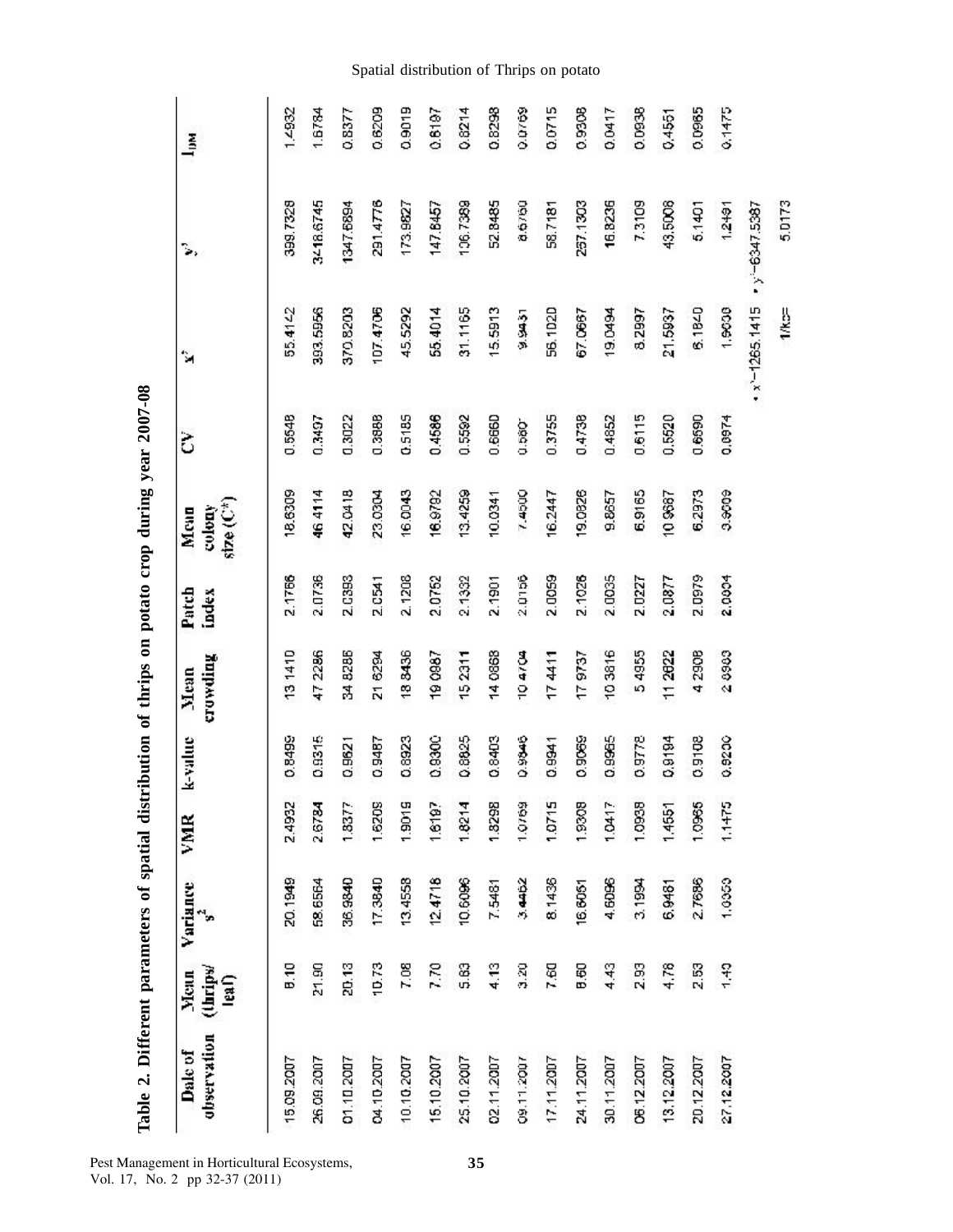trend nor clustering of common k value. Therefore, calculation of common k is justified and the value of common k (1/kc) of both the ropping seasons was less than 1.35 which indicates that population of potato thrips<br>followed contagions nature of distribution as reported by<br>Pandey *et al.* (2008). followed contagions nature of distribution as reported by  $\frac{5}{6}$  0.8 Pandey *et al*. (2008).

#### **David and Moore index**

The clumping index of David and Moore gives a value of zero for random population, negative value for<br>regular distribution and positive value for contagious<br>pattern of distribution. David and Moore's index values regular distribution and positive value for contagious for each date of observation were  $> 0$  and positive in both the years. This indicates that the distribution was neither random nor regular and approaching negative 1.4 binomial distribution. mial distribution.<br> **In crowding**<br>
The mean crowding of thrips per leaf ranged form

#### **Mean crowding**

2.85 to 47.22 during the year 2006-07 and 2.96 to 45.41 during the year 2007-08. The values of mean crowding  $\frac{3}{2}$ on each date of observation were higher than their respective mean. This also showed that thrips population followed negative binomial distribution in space and time.

#### **Patchiness index**

If the patchiness value is less than 1, the distribution will be dispersed. When the value is equal to 1 or more than 1, the distribution of the population will be random or clumped, respectively. In this study, values of patchiness index were  $> 1$  during both the years. It confirms that the distribution of thrips population was aggregated or clumped in nature. contirms that the distribution of the<br>aggregated or clumped in nature.<br>**Taylor's power law** 

In order to further confirm the aggregate pattern of Taylor's power law the three to further confirm the aggregate pattern of value thrips dispersion, Taylor's power analysis was done with cent 16 samples pertaining to cropping seasons during the thrips dispersion, Taylor's power analysis was done with<br>16 samples pertaining to cropping seasons during the by<br>years 2006-07 and 2007-08. In Taylor's power law, the of regression coefficient is an index of concerned (Taylor, regression coefficient is an index of concerned (Taylor, ind 1965). The law states that  $s^2 = ax^{-b}$  where  $s^2$  and x are of 1 regression coefficient is an index of concerned (Taylor, in 1965). The law states that  $s^2 = ax^{-b}$  where  $s^2$  and x are osample variance and sample mean, respectively. The 'a' 'l is scaling factor that is dependent on sampling method sample variance and sample mean, respectively. The 'a'  $\cdot$  'b' value of two years study of *T*. Palmi probably is scaling factor that is dependent on sampling method reflects population density related changes in behavio aggregation. If  $b'$  equals to 1, then the population has a random distribution and when  $b > 1$  or  $< 1$  the population follow contagious (aggregated) or regular nature of random distribution and when  $b > 1$  or < 1 the population defi-<br>follow contagious (aggregated) or regular nature of Deli-<br>distribution, respectively. Taylor's scaling factor (a) and of the measures of aggregation (b) parameters were estimated distribution, respectively. Taylor's scaling factor (a) and<br>measures of aggregation (b) parameters were estimated<br>by regressing  $log_{10}$  variance against  $log_{10}$  mean. Taylor's power law described the variance mean relation well that (Fig. 2 a and b). Based on regression analysis of  $log_{10}$  of th  $s^2$  and  $log_{10}$  mean x, the value of 'a' and 'b' were worked been (Fig. 2 a and b). Based on regression analysis of  $\log_{10}$ <br>s<sup>2</sup> and  $\log_{10}$  mean x, the value of 'a' and 'b' were worked out. The respective equations are as follows. *et al.* (*Pest Management in Horticultural Ecosystems*, **36** 



**year 2006-07 (a) and 2007-08 (b)**

Crop year 2006-07:  $s^2 = 0.0497x^{-0.7617}$ Crop year 2007-08:  $s^2 = 0.1306x^{-0.702}$ 

The values of b were 0.7617 and 0.702 for 2006- 07 and 2007-08 respectively. Coefficients of determination  $(R^2)$  were 0.95 and 0.87 repetitively during the years 2006-07 and 2007-08 were significant. The values of  $\mathbb{R}^2$  showed that 95.49 per cent and 87.26 per cent of the variation in the distribution could be explained by the fitted regression equation. The slope parameters of the fitted model were significantly less than unity, indicating a contagious distribution ( $b = 0.76$  and  $0.70$ )<br>of thrips population in potato crop. The differences in<br>'b' value of two years study of *T. Palmi* probably of thrips population in potato crop. The differences in ref1ects population density related changes in behaviour of species and/or due the change in weather conditions. In terms of the index of basic contagion, the insect has definite tendency of aggregation in both the years. Deligeorgidis *et al.* (2002) also reported that all species of thrips were aggregated in distribution among sampling units. The slope parameters were also stable during both the years. Based on different parameters it was found that potato thrips exhibited aggregated or clumped nature of the distribution on potato crop. Similar findings have been reported by Fournier (1955), Lu (1989) and Pandey *et al*. (2008). Spatial distribution parameters of this